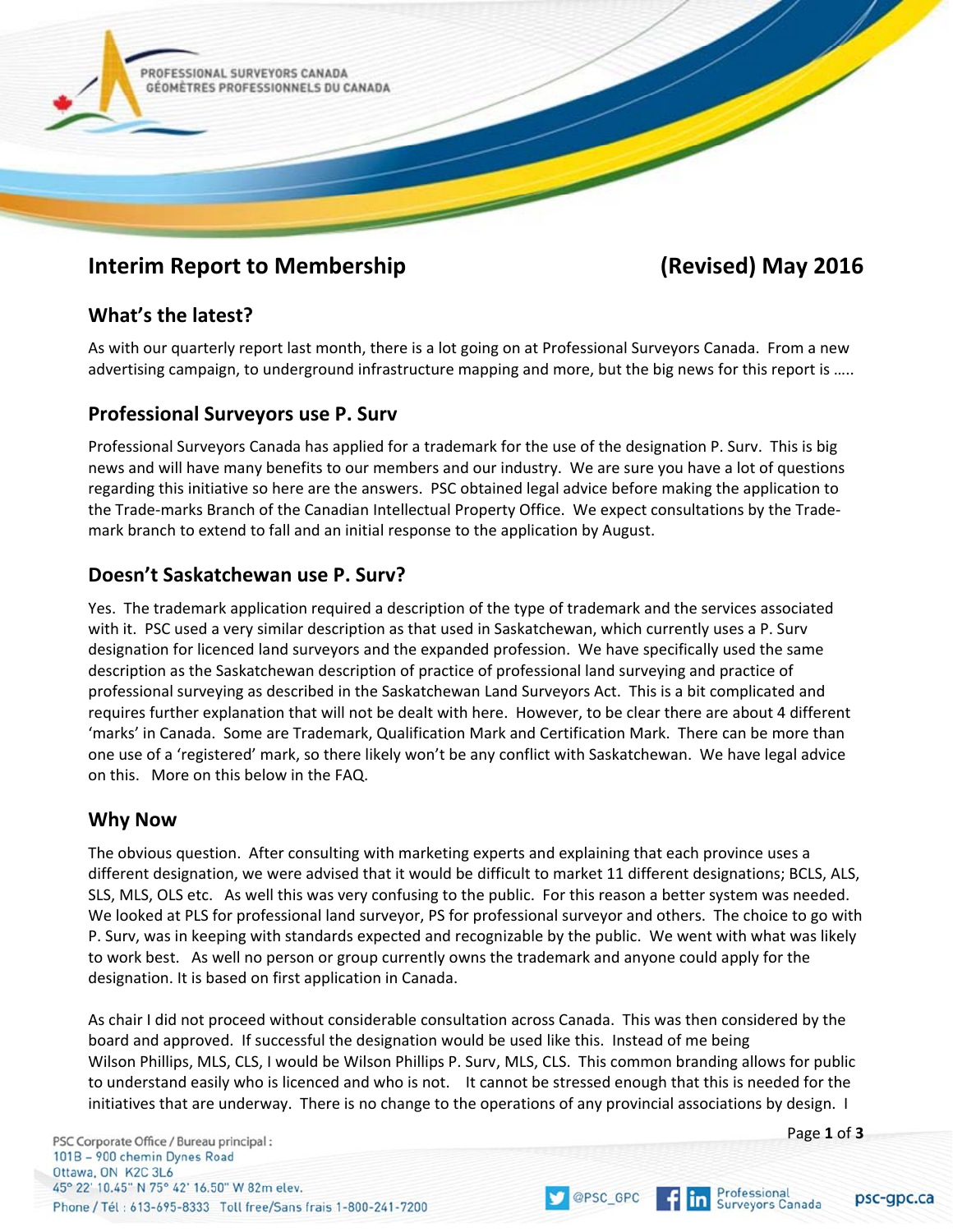want to make this very clear to everyone. This does not mean a different licence schema or anything like that. Nothing changes for the associations, but the members get control of an important trademark and betters their marketing ability. It would mean that outside of Saskatchewan, PSC members would have 'control' over the designation. More on this in the FAQ.

## **Promoting Professional Surveyors – We are on our way**

I hope that with professional surveyors working together on this and other initiatives that the public can recognize the unmatched expertise regarding land development and the benefit of using a professional surveyor. This common brand will go a long way to reducing barriers to the public in recognizing common standards and professionals that are there to assist them.

## **FAQ**

#### *Will I as a licenced surveyor in Canada be required to be a member of PSC to use the P. Surv designation?*

Yes and no. In Saskatchewan nothing changes. The PSC membership is made up of the licenced professional surveyors in Canada, so although this would be true, professional surveyors as a group would 'control' the use of the term.

#### *Do I have to use the P. Surv designation?*

No. There is no requirement to use the P. Surv designation ever.

### *Will the P. Surv designation replace my provincial designation?*

No. There is no change to the licencing schema in place.

### *Could the P. Surv designation be used for the expanded profession?*

Yes, but that is not the intent at this point. The designation is limited to licenced surveyors and is controlled by the PSC membership, which is currently licenced professional land surveyors. Changes would have to be agreed to by the membership. Please see below for further explanation

### *I am currently using the P. Surv designation from the Saskatchewan. Will this affect me?*

No. The intent is to avoid conflict with the Saskatchewan schema, however common agreement will be sought for clarity or any changes that may be required.

#### *I am currently using the P. Surv designation but I am not licenced in Saskatchewan. Will this affect me?*

Yes. If successful, and you are not a licenced professional land surveyor, there would be an issue currently.

#### *Will there be any further requirements to use of the PSC designation?*

It is undetermined at this point. Membership in PSC would be by definition, required. It is also envisioned that adherence to a code of ethics will be required to protect the public. This will likely have a provision so that in order to use the P. Surv designation, the member agrees not to practice land surveying if the person does not have a licence to do so. Therefore to be a P. Surv designee, the condition of the code would be that if you purport to practice land surveying in a jurisdiction, and are not licenced in that jurisdiction, you would be barred from using P. Surv. Similarly, if a P. Surv user is convicted of an offense and loses his/her licence in a jurisdiction, the use of P. Surv would not be allowed. This is a work in progress and would have to be approved by the membership.

OPSC\_GPC

 $\n *flin*\n$ 

PSC Corporate Office / Bureau principal : 101B - 900 chemin Dynes Road Ottawa, ON K2C 3L6 45° 22' 10.45" N 75° 42' 16.50" W 82m elev. Phone / Tél: 613-695-8333 Toll free/Sans frais 1-800-241-7200 Page **2** of **3**